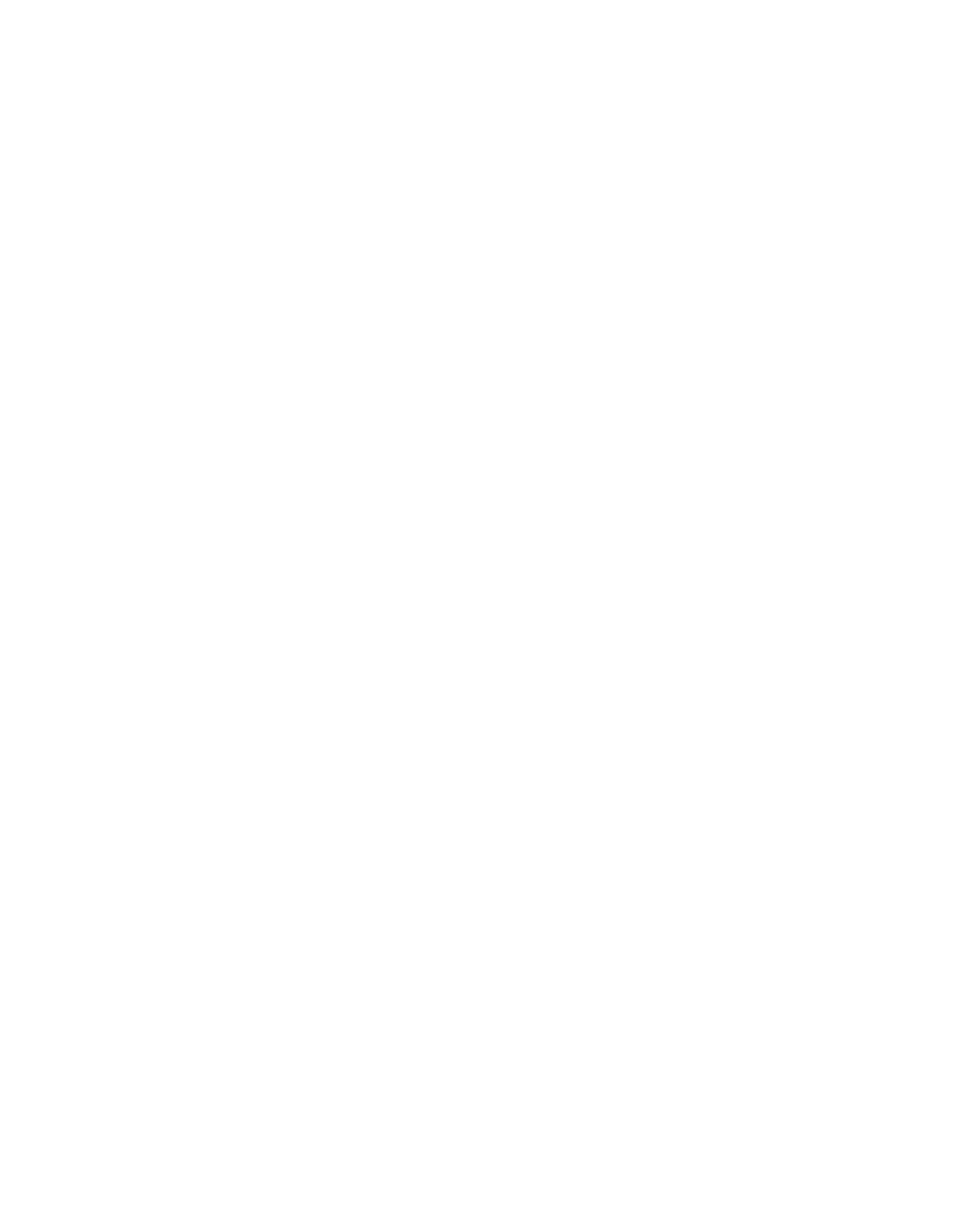IV. Glenda gave an update of info on traffic study & Airbnb. It was determined by some members present to email/contact the city for a follow up.

Other info:

Anyone know the location of the big SVNA banner? We need it for the 9/15 event.

As a personal note, thanks to you all for the support these past years. The core of Ann N., Karen and Glenda have kept this association afloat for the past 5 years. It is exciting to have new neighbors involved and wanting to participate. I'm going to be spending a lot of time in Bozeman, Montana but when I'm here, I'll come volunteer and attend events.

Everything is on Google and has been shared with everyone, so it should be easy to at least have a template for past activities. I've tried to organize things into folders to help with finding past info.

Thanks! I'll be back to work the Halloween contest, so hope to see you there! Sincerely and appreciatively, Rebecca